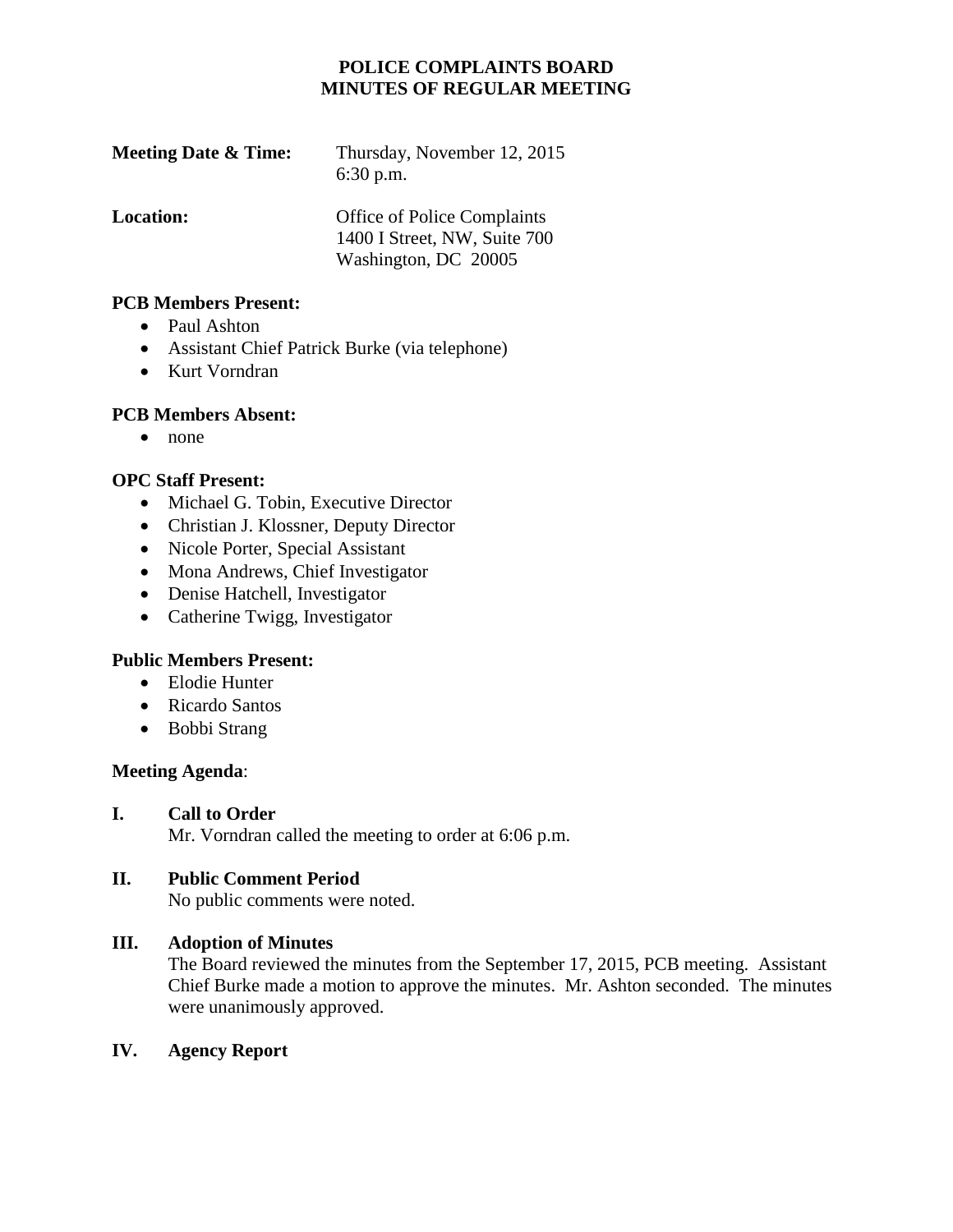Mr. Tobin discussed Bobbi Strang's pending appointment to the Board. Once Ms. Strang is appointed, there will be only one vacancy left on the Board. Mr. Tobin also discussed the NEAR Act. The Act would expand OPC's jurisdiction and increase the time individuals have to file complaints from 45 days to 90 days. Mr. Tobin stated that the bill was in committee for markup. Mr. Vorndran asked if the office can handle additional duties without an increase in staff. Mr. Tobin responded that he told the council that the agency would need one additional staff person (a research analyst). Mr. Tobin also provided a body-worn camera update. The body-worn camera bill is in mark-up right now. All investigators have Evidence.com access.

Mr. Tobin stated that the conciliation program is all set to go. The agency is just waiting for MPD to appoint staff members to explain the policies and procedures behind officer actions. OPC's program analyst, Michal Bilick, is heading up this program for OPC.

Mr. Tobin stated that on October 2, Chief Lanier signed a general order appointing OPC to the Use of Force Review Board. Mr. Tobin is seeing good and thorough reviews from the Review Board. Mike Bromwich has been attending meetings and expects to put out a report by the end of November. Mr. Vorndran asked about the makeup of the Review Board. Mr. Tobin stated that there was someone from the MPD training academy, a District commander, an inspector from the Special Operations Division, and the MPD investigator that conducted the force investigation. He also stated that the Review Board only reviewed serious force incidents. Mr. Vorndran asked whether OPC's presence should be there by law, instead of by general order. Mr. Tobin said that it should not and that he does not have any concerns about a new police chief kicking the agency off the Board if Chief Lanier is no longer with MPD.

Ms. Porter discussed the "Justice or Else" policy recommendation issued in October and two additional policy recommendations the agency is working on, language or conduct and LEP access. Mr. Vorndran and Mr. Ashton recommended that for future monitoring events, the agency remind MPD, USPS, and U.S. Capitol Police to have their identification clearly displayed. Mr. Ashton suggested that the agency could incorporate the recommendation into the OPC press release, and send it to the agencies before the event. Mr. Tobin mentioned that addition of the African Affairs office to the agency's community partners, and briefly discussed the departures of OPC's deputy director and a staff investigator. Ms. Andrews updated the Board on the agency's investigation numbers. Mr. Tobin noted that OPC had 100 fewer cases that it did last year. Mr. Tobin also stated that last week, the agency had only two open cases that were more than a year old. Mr. Tobin said that what will help OPC stay at that level are the recording of interviews. Chief Burke asked how the body camera footage affects investigations. Mr. Tobin stated that it makes it easier to ID officers and it augments our investigation.

Mr. Vorndran asked if the length of time it takes to conduct an investigation affected complainant participation. Mr. Tobin replied that it did not, and added that the agency was very good about accommodating people. Ms. Andrews said that the agency is doing more field and phone interviews to help accommodate people. She also stated that investigators will stay late if needed. Ms. Andrews stated that the agency is paying attention to these issues and are trying to address these concerns. Mr. Vorndran stated that in the past when he first started received dismissals, there were a couple of occasions where it was unclear whether the agency had e-mailed individuals in addition to